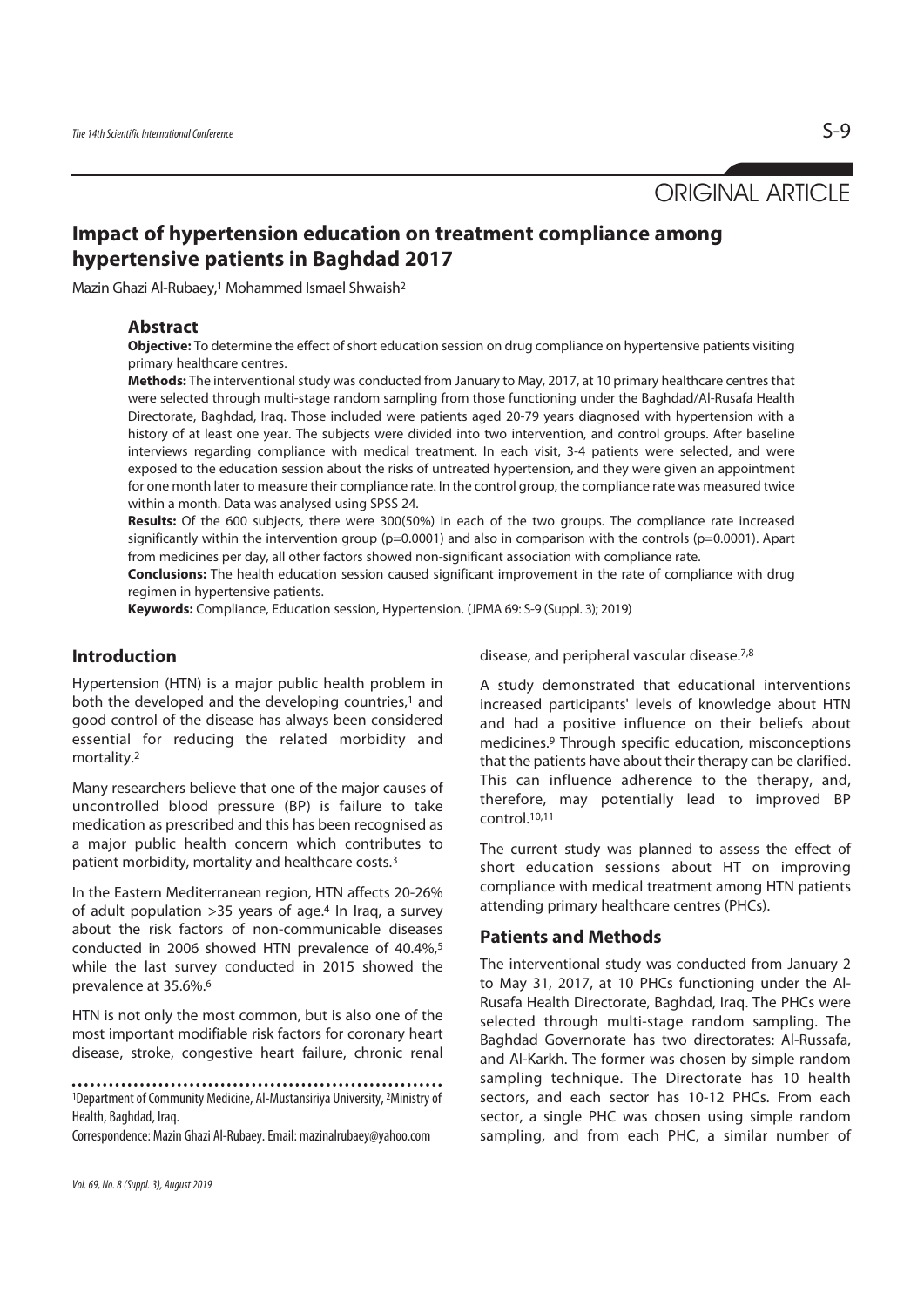Patients of either gender were selected using convenience sampling from among those aged 20-79 years and diagnosed with HTN with a history of at least one year of receiving medical treatment. Females with pregnancy-induced HTN were excluded. The subjects were divided into intervention and control groups that were matched for age, gender, education level and marital status.

After written informed consent from the participants, data was obtained through direct interviews. Sociodemographic data included age, gender, marital status, level of education, family history and smoking status, as well as any history of other chronic diseases and duration of the disease. Also noted were the number of drugs, and the number of doses per day. Compliance was recorded as 'good' when the patient was found to be taking all medications in accordance with the prescription; 'medium' if 1-3 doses per month were missed; and 'poor' when more than three doses per month were missed.

Patients' medical files were subsequently scrutinised to see the date of their previous visits and whether he/she had attended the clinic on the committed date.

The patients who finished the interview were put together in groups of 3-4 patients. They researcher were given a short education session about the nature, HTN, and the benefit of compliance with medical treatment on their health. The session was in the form of a short video lasting about 5 minutes, and the patients were encouraged to ask questions that were answered by the researchers. All such patients were given an appointment for one month later when the compliance rate was reassessed.

In the control group, compliance to medical treatment was assessed in a similar way as illustrated in the intervention group, but they were given the appointment for one month later without being exposed to the education session.

Data was analysed using SSPS 24, and was presented as frequencies and percentages. The significance of difference in qualitative data was tested by using Pearson Chi-square test and statistical significance was set at  $p < 0.05$ <sup>12</sup>

# **Results**

Of the 600 subjects, there were 300(50%) in each of the two groups. There was no significant difference at the baseline, but at one-month follow-up, there was a significant difference between the two groups (p=0.0001) (Table-1). There was highly statistically significant improvement in the intervention group compliance rate within the group itself as well as in comparison with the control group which showed non-significant improvement on its own (p=0.87) (Table-2).

The number of drugs taken daily by the patients was the only factor showing significant improvement in terms of compliance rate (Table-3).

Table-1: The distribution of intervention and control groups according to compliance rate with medical treatment (n=600).

|                                   |              | Intervention group |      | Control group |      | P value   |
|-----------------------------------|--------------|--------------------|------|---------------|------|-----------|
|                                   |              | No                 | %    | No            | %    |           |
| Compliance                        | Poor-Medium  | 115                | 38.3 | 132           | 44   | 0.158     |
|                                   | Good         | 185                | 61.7 | 168           | 56.0 |           |
| Improve after education programme | Good         | 268                | 89.3 | 170           | 56.7 | $0.0001*$ |
|                                   | Medium -poor | 32                 | 10.7 | 130           | 43.3 |           |

\*Significant association using Pearson Chi-square test at 0.05 levels.

Table-2: The distribution of intervention group according to compliance rate before and after education, in comparison with the control group at baseline and at one-month follow-up.

|                                   |             | Intervention group |      | Control group |      |  |
|-----------------------------------|-------------|--------------------|------|---------------|------|--|
|                                   |             | No                 | %    | No            | $\%$ |  |
| Compliance                        | Good        | 185                | 61.7 | 168           | 56   |  |
|                                   | Medium-poor | 115                | 38.3 | 132           | 44   |  |
| Improve after education programme | Good        | 268                | 89.3 | 170           | 56.7 |  |
|                                   | Medium-poor | 32                 | 10.7 | 130           | 43.3 |  |
| p-value                           |             | 0.0001             |      |               | 0.87 |  |

\*Significant association using Pearson Chi-square test at 0.05 levels.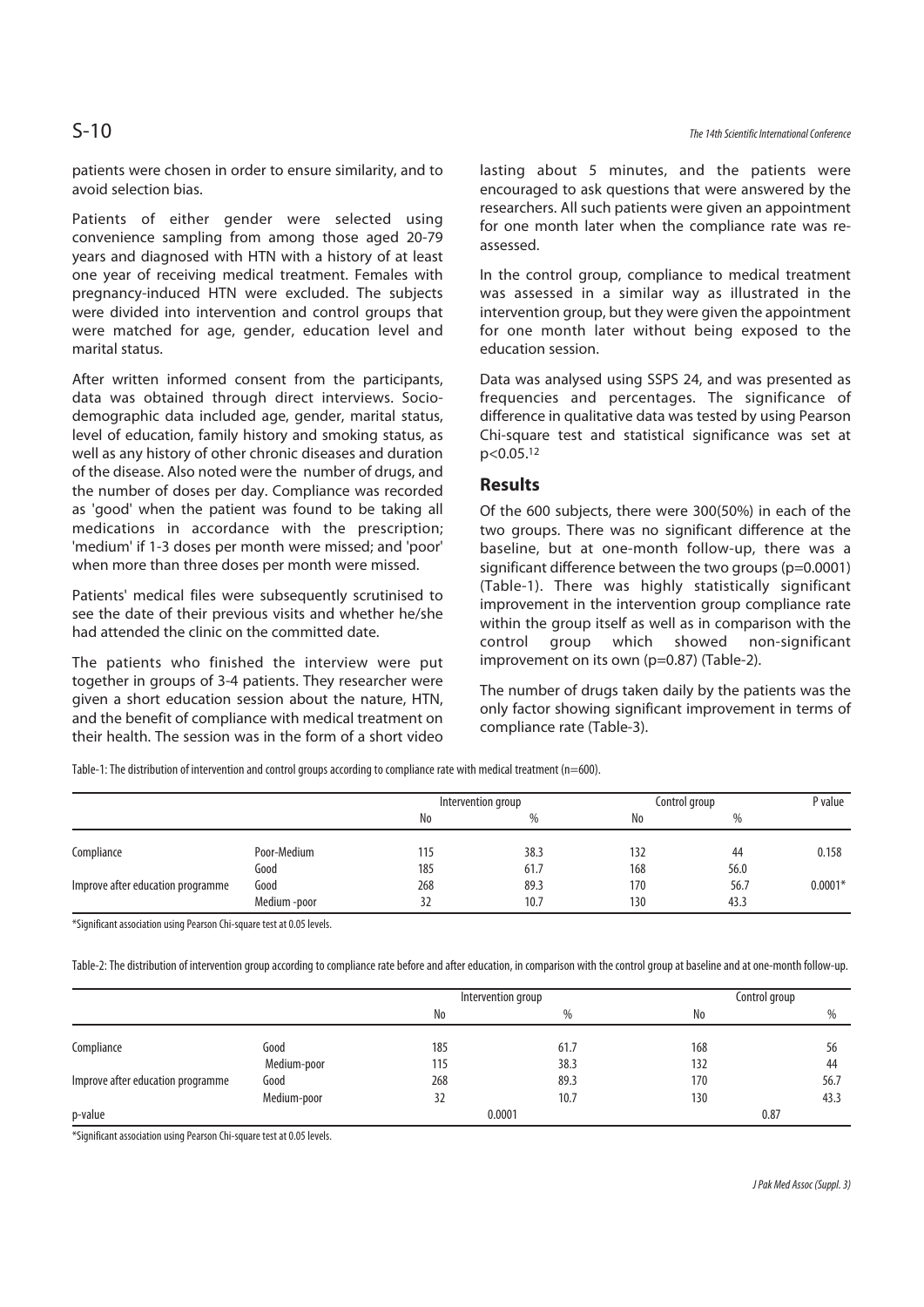Table-3: Follow-up findings in both the intervention and control groups.

| After education program              | Intervention group | Control group |         |                |       |                          |                          |                |       |              |                   |  |
|--------------------------------------|--------------------|---------------|---------|----------------|-------|--------------------------|--------------------------|----------------|-------|--------------|-------------------|--|
|                                      |                    | Improved      |         |                | Not   |                          | Improved                 |                | Not   |              | Loss of follow-up |  |
|                                      |                    | No            | $\%$    | No             | $\%$  | No                       | $\%$                     | No             | $\%$  | No           | %                 |  |
| Smoking status                       | Smoker             | 11            | 13.3    | 6              | 18.75 | 1                        | 5.6                      | 14             | 18.9  | 8            | 20.0              |  |
|                                      | Non-smoker         | 72            | 86.7    | 26             | 81.25 | 17                       | 94.4                     | 60             | 81.1  | 32           | 80.0              |  |
|                                      | P value            | 0.457         | 0.357   |                |       |                          |                          |                |       |              |                   |  |
| Family history of Hypertension       | Yes                | 54            | 65.1    | 20             | 62.5  | 12                       | 66.7                     | 44             | 59.5  | 28           | 70.0              |  |
|                                      | No                 | 29            | 34.9    | 12             | 37.5  | 6                        | 33.3                     | 30             | 40.5  | 12           | 30.0              |  |
|                                      | P value            | 0.797         | 0.514   |                |       |                          |                          |                |       |              |                   |  |
| History of chronic diseases          | Yes                | 55            | 66.3    | 23             | 71.9  | 12                       | 66.7                     | 45             | 60.8  | 29           | 72.5              |  |
|                                      | No                 | 28            | 33.7    | 9              | 28.1  | 6                        | 33.3                     | 29             | 39.2  | 11           | 27.5              |  |
|                                      | P value            | 0.564         | 0.453   |                |       |                          |                          |                |       |              |                   |  |
| Number of drugs taken daily          | <b>One</b>         | 64            | 77.1    | 28             | 87.5  | 13                       | 72.2                     | 59             | 79.7  | 32           | 80.0              |  |
|                                      | Two                | 18            | 21.7    | 2              | 6.25  | 5                        | 27.8                     | 13             | 17.6  | 7            | 17.5              |  |
|                                      | Three more         | 1             | 1.2     | $\overline{2}$ | 6.25  | $\overline{\phantom{a}}$ | $\overline{\phantom{a}}$ | $\overline{2}$ | 2.7   | $\mathbf{1}$ | 2.5               |  |
|                                      | P value            | 0.05          | 0.835   |                |       |                          |                          |                |       |              |                   |  |
| Number of doses of drugs taken daily | Single             | 63            | 75.9    | 26             | 81.25 | 13                       | 72.2                     | 59             | 79.7  | 32           | 80.0              |  |
|                                      | Twice              | 19            | 22.9    | 4              | 12.5  | 5                        | 27.8                     | 13             | 17.6  | 7            | 17.5              |  |
|                                      | Multiple           |               | $1.2\,$ | 2              | 6.25  | $\overline{\phantom{a}}$ | $\overline{a}$           | 2              | 2.7   | 1            | 2.5               |  |
|                                      | P value            | 0.166         | 0.835   |                |       |                          |                          |                |       |              |                   |  |
| Duration of disease (years)          | $<$ 5 y            | 40            | 48.2    | 15             | 46.9  | 8                        | 44.4                     | 37             | 50.0  | 17           | 42.5              |  |
|                                      | 5-9 y              | 18            | 21.7    | 10             | 31.2  | 7                        | 38.9                     | 20             | 27.0  | 12           | 30.0              |  |
|                                      | $=$ >10 y          | 25            | 30.1    | 7              | 21.9  | 3                        | 16.7                     | 17             | 23.0  | 11           | 27.5              |  |
|                                      | P value            |               | 0.487   |                |       |                          |                          |                | 0.796 |              |                   |  |

# **Discussion**

The results showed there was a significant increase in the compliance rate of patients in the intervention group, as 'good' compliance rate increased from 61.7%to 89.3%, proving that the education session was effective. This result is in agreement with results reported from China,13 Egypt<sup>14</sup> and the United Kingdom.<sup>15</sup> The smoking status was not significantly associated with compliance rate in the current study. This result is in agreement with results found in Iraq,<sup>16</sup> Central Europe<sup>17</sup> and Iran.<sup>18</sup> However, a study in Saudi Arabia showed contrasting results.19 Also, HTN family history did not show any significant association with compliance rate in the current study which is in disagreement with earlier results.<sup>20</sup> This is an indication that family history did not serve as a source of motivation to encourage the patients to increase their compliance with medical treatment.

Also, there was non-significant association between histories of other chronic diseases with the compliance rate. This result is in disagreement with results reported from the United States<sup>21</sup> and Canada.<sup>22</sup>

There was a significant association between the number of drugs taken daily by the patients and the compliance rate. The current result is in agreement with those of studies done in Central Europe and Pakistan.23 Before the intervention, the compliance rate in the current study was nearly equal in all patients whether they were taking one, two or more drugs, but after the education session, compliance rate increased in most patients but the highest compliance rates were recorded in patients on a single drug. In fact, HTN patients using one type of drug treatment are usually more compliant than patients taking two or more drugs due to many reasons that include forgetfulness and depressive mood that make patients feel tired from ingestion of several drugs.

Concerning the number of drug doses taken daily by the patients, there was non-significant association between the number of doses taken daily with the compliance rate. The finding is in agreement with earlier results from Pakistan.24

Moreover, there was non-significant association between duration of the disease and the compliance rate, which is